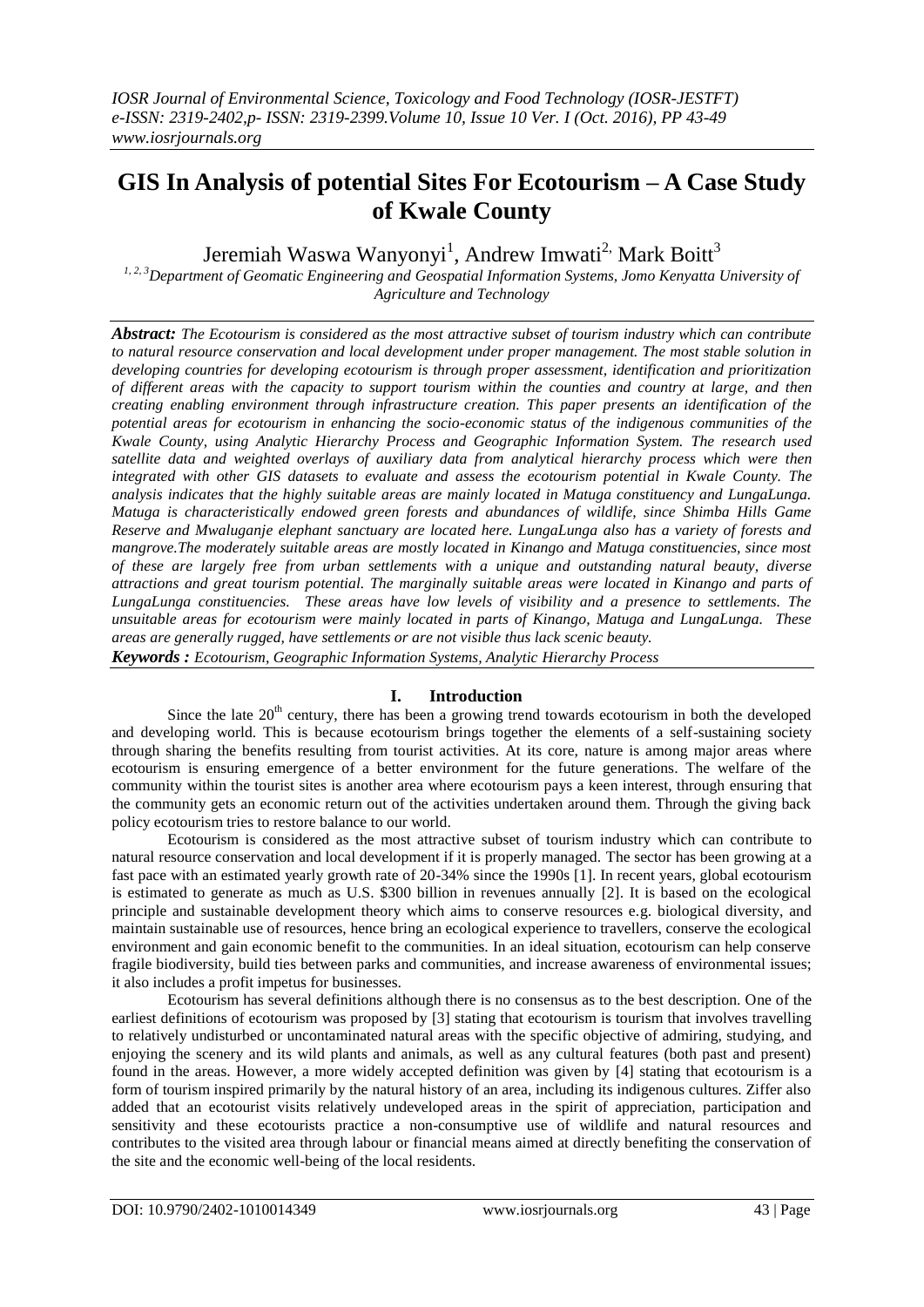Ecotourism's perceived potential as an effective tool for sustainable development is the main reason why developing countries are now embracing it in their economic development and conservation strategies [5]. This can be judged with the help of criteria and indicators approach, which is basically a concept of sustainable ecotourism management developed in a set of principles, criteria and indicators [6]. A multi-criteria approach can thus be adopted based on application of relative weights to each criterion in a GIS environment.

### **II. Study Area**

Kwale County is located in southern part of Kenya between 38.44° to 39.64°E and 3.56° to 4.70°S(Fig. 1). It has four major topographical features namely the coastal plain, the foot plateau, the coastal uplands and the Nyika plateau. The county has a monsoon type of climate; it's hot and dry from January - April while June - August is the coolest period of the year. Rainfall comes in two seasons i.e. short rains are experienced from October to December while the long rains run from March- June/July. The average temperature of the county is  $24.2^{\circ}$ C and rainfall amounts range between 400mm and 1,680 mm per annum. The main rivers and streams are Marere, Mwaluganje and Ramisi.

 The County has immense ecotourism products presented by natural phenomenon like the Nyika plateau that provides opportunities in form of trekking trails, vantage points for bird watching, places for construction of Eco lodges and educational studies. The people have a rich heritage in terms of songs and dances, folklore, traditional cuisines, Swahili villages, artefacts, colonial ruins that are partially exploited, not exploited at all, exploited at the detriment of the environment and in most cases not known to be of touristic value.

The county also has rich titanium deposits with extraction activities. It also hosts small scale farming especially in the inland areas. A mixture of fruits, vegetables and cereals are grown giving the county huge agricultural potential. Fisheries also play a major role in the economic arena of the county accounting for more than half of the income of households along the coastline of the county.



**Fig 1:** Map of Kwale County

### **III. Methodology**

#### **DATA COLLECTION**

The primary data from the field survey was collected through interviews and questionnaires from experts, who were selected based on their knowledge in sustainable development and their experience in tourism, ecology, economics, wildlife conservation, natural resource management and GIS. The natural and cultural attraction sites were collected using a GPS receiver.

The secondary data required for this research were sourced from various government data centers and organizations. These data included administrative boundary maps, digital elevation models, road networks and forest maps, protected areas, satellite imagery and population data.

### **ANALYTICAL HIERARCHY PROCESS (AHP)**

The 15 structured questionnaires were administered to respective professionals in the period of study November 2015 to January 2016. The questionnaires feedback were analyzed using AHP. There are three basic steps involved while considering decision problems using AHP method i.e. (1) decomposition construction of a structural hierarchy consisting of a goal and subordinate features, (2) evaluation establishment of pair-wise comparative judgments between elements at each level and (3) synthesis of priorities through propagation of level-specific, local priorities to global priorities [7]. The principal eigen value is used to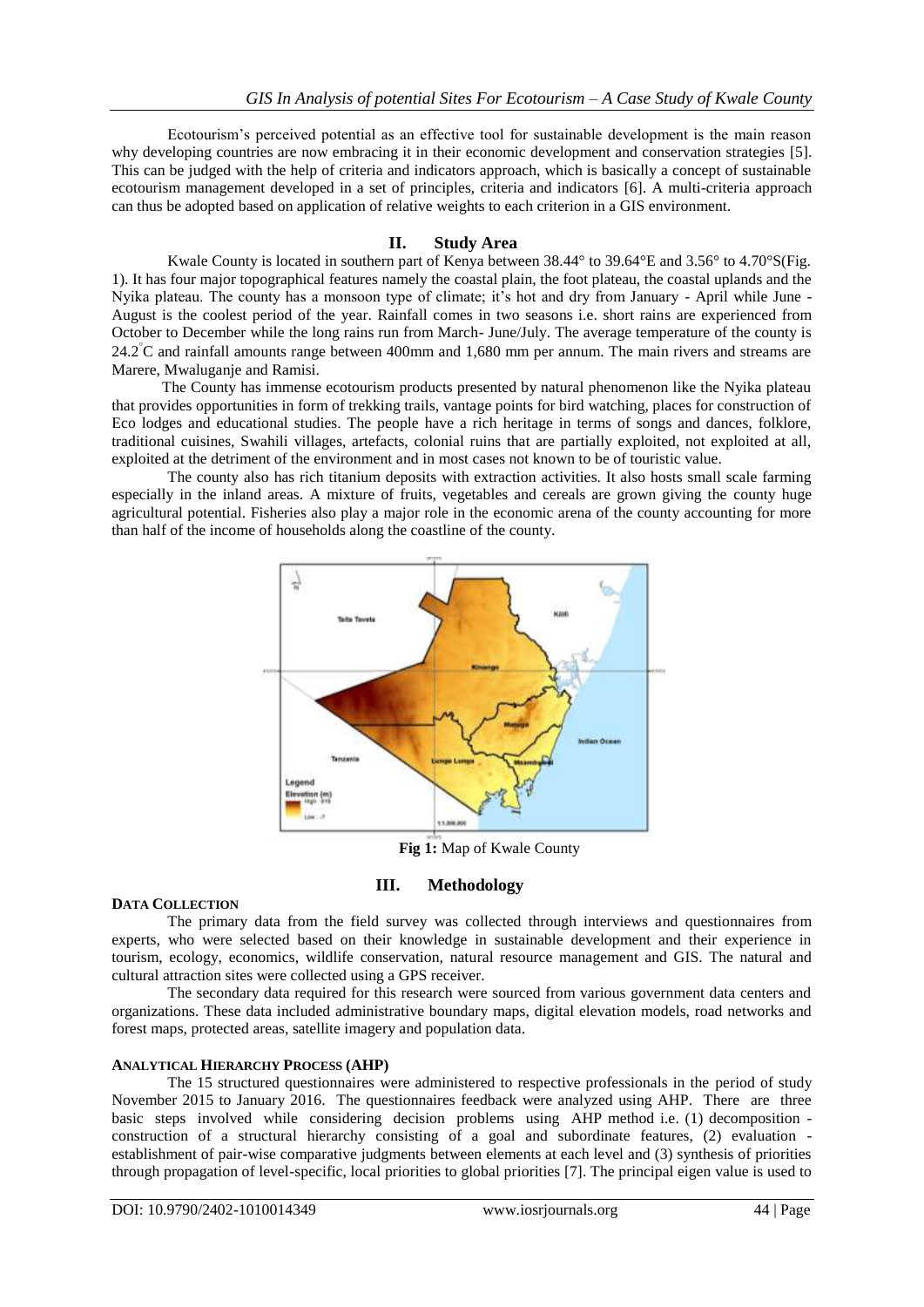test the level of consistency for the weights derived. The principal eigen value and the corresponding normalized eigen vector of the pair-wise matrix give the relative importance of the various criteria being compared. The elements of the normalized eigen vector are termed as weights with respect to the criteria or sub-criteria and ratings with respect to the alternatives [8].

The consistency of the matrix of order *n* is evaluated. Comparisons made by this method are subjective and the AHP tolerates inconsistency through the amount of redundancy in the approach. If this consistency index fails to reach a required level, then answers to comparisons may be re-examined. The consistency index, CI, is calculated as [8]:

$$
CI = \frac{\lambda_{max} - n}{n-1}
$$

where $\lambda_{max}$  is the maximum eigen value of the judgement matrix. This  $CI$  can be compared with that of a random matrix, **RI**. The ratio derived, $\frac{CI}{RI}$ , is termed the consistency ratio *(CR)*. The *CR* value suggested should be less than 0.1[8].

|  | Table 1: The Saaty scale for weighting used in AHP |  |  |  |  |
|--|----------------------------------------------------|--|--|--|--|
|--|----------------------------------------------------|--|--|--|--|

| <b>Scale</b>            | <b>Explanation</b>                                                         | Degree of performance      |
|-------------------------|----------------------------------------------------------------------------|----------------------------|
|                         | Two activities contribute equally to the objective                         | Equal weight               |
| -3                      | Experience and judgments slightly favor one activity over another          | Moderate                   |
|                         | Experience and judgments strongly favor one activity over another          | Strong                     |
| 7                       | An activity is favored very strongly over another and dominance is         | Very strong                |
|                         | demonstrated in practice                                                   |                            |
| $\overline{\mathbf{9}}$ | The evidence favoring one activity over another is of the highest possible | Extremely strong           |
|                         | order of affirmation                                                       |                            |
| 2,4,6,8                 | When compromise is needed                                                  | Intermediate value between |
|                         |                                                                            | adjacent judgments         |

Source: Adopted from Saaty T. L. (1980)

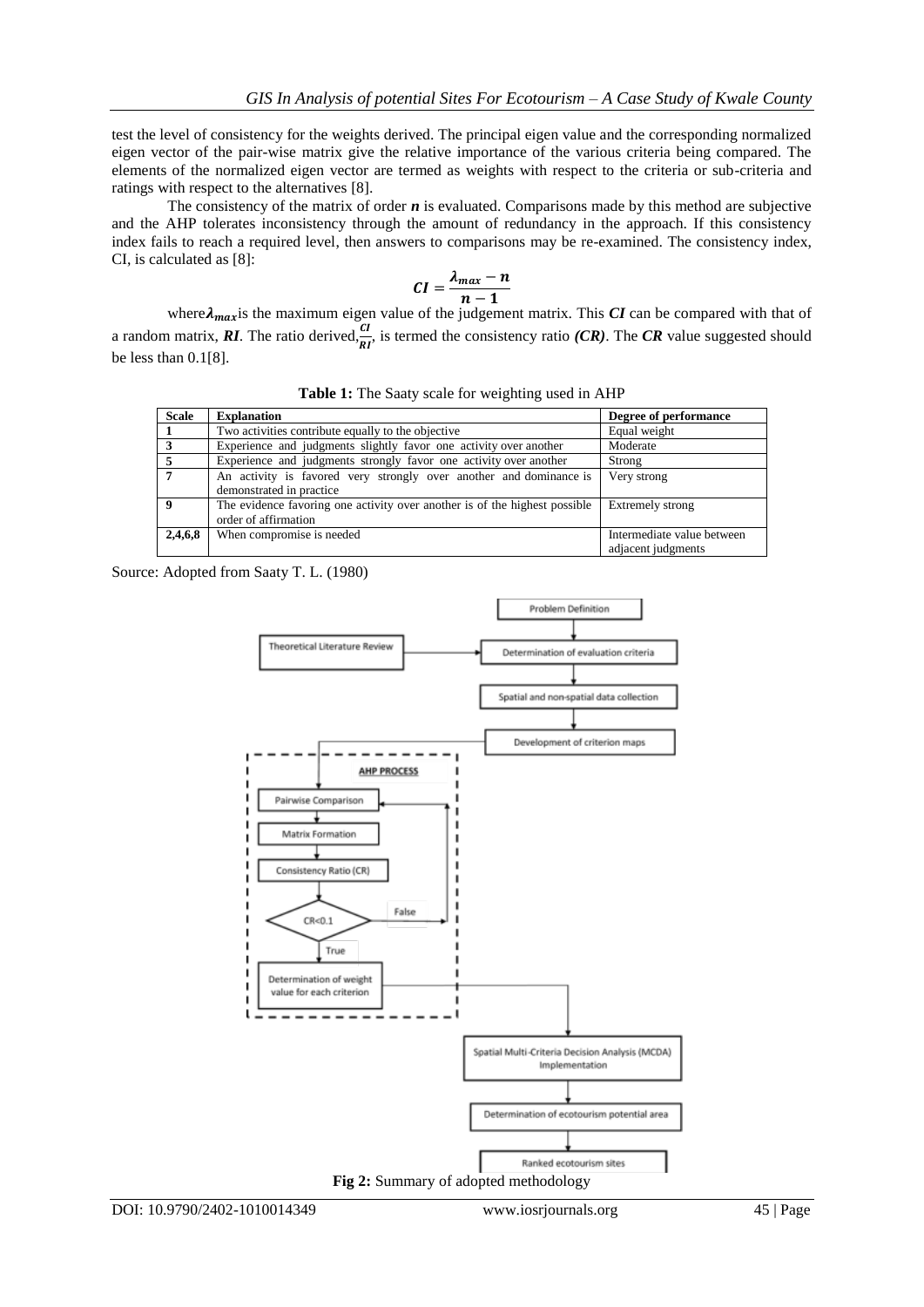### **STUDY PROCEDURE**

The research adopts the use of GIS in analysis and additional algorithms such as AHP in the derivation of relative weights for weighted overlays. Various datasets e.g. topography, slope, protected regions, income levels, proximity to existing sites, are overlaid in a GIS environment. The methodologyadopted and a map of potential ecotourism sites was developed based on the evaluation criteria. Alternative sites can also be proposed based on the suitability index.The Table 2of criteria for this research adopts five of the seven key factors suggested as having applicability in ecotourism development according to [9]i.e. environmentally and socially responsible; focused on elements of the natural environment; managed in such a way as to have minimal environmental and social impacts; non-consumptive; capable of providing desired economic benefits to local residents; compatible with other resource uses in the area; and appropriate in scale for conditions and environment.

| Criteria           | Factors           |               | <b>Factor Suitability Rating</b> |               |                                |                |                   |  |
|--------------------|-------------------|---------------|----------------------------------|---------------|--------------------------------|----------------|-------------------|--|
|                    |                   | Units         | High                             | Moderate      | Low                            | N <sub>0</sub> | Reference         |  |
| Landscape          | Visibility        | Kilometre     | >6                               | $4 - 6$       | $1 - 3$                        | $\theta$       | [10]              |  |
| <b>Naturalness</b> | (Line of sight)   |               |                                  |               |                                |                |                   |  |
|                    | Land Cover        | Class         | Forested                         | Vegetated     | Bare                           | Urban          | <b>Interviews</b> |  |
|                    |                   |               | Areas                            | Areas         | land                           |                |                   |  |
| Wildlife           | Protected         | Class         | Wildlife                         | Game          | Non-                           | Areas outside  | Interviews        |  |
|                    | Areas             |               | Sanctuary                        | Reserves      | Forest                         | any criteria   |                   |  |
| Topography         | Elevation         | <b>Meters</b> | $300 - 400$                      | $100 - 300$   | >400                           | ${}< 100$      | '111              |  |
|                    | Slope             | Percent       | $0 - 5%$                         | $5 - 25%$     | 25<br>$\overline{\phantom{0}}$ | $>35\%$        | '111              |  |
| Accessibility      | Proximity to      | Kilometre     | $0 - 10$                         | $10 - 20$     | $20 - 30$                      | >30            | <b>Interviews</b> |  |
|                    | cultural sites    |               |                                  |               |                                |                |                   |  |
|                    | <i>Distance</i>   | Kilometre     | Area                             | 10<br>km      | 5<br>km                        | 2 km Buffer    | [9]               |  |
|                    | <i>from roads</i> |               | outside                          | <b>Buffer</b> | <b>Buffer</b>                  |                |                   |  |
| Settlement         | Population        | Population    | $0 - 5$                          | $6 - 20$      | $21 - 100$                     | >100           | Interviews        |  |
| size               |                   | Size          |                                  |               |                                |                |                   |  |

**Table 2:** Criteria and factors in land suitability analysis for ecotourism

Source: Approach adopted from [12]

Criteria maps were developed based on the factor suitability rating in Table 2. Since the factors have different scales of measurement, they cannot be compared by their raw scores. Therefore the standardization of factors was done based on 4 levels: high, moderate, low and no ecotourism potential areas, in order to allow comparability.After standardization and applying weights to data layers, overlays of weighted maps was performed for each factor and finally the suitability map was achieved for ecotourism potential sites in Kwale region.

# **CALCULATION OF CLASS WEIGHTS**

### **IV. Results and discussion**

The AHP method is usually implemented using pair wise comparison technique that simplifies preference ratings among decision factors. In this study, experts' opinions were used to calculate the relative importance of the involved criteria and factors. The 15 experts from relevant organizations were involved through the administration of a questionnaire that contained pairwise comparisons of the 5 important criteria and 8 factors selected for this study. The calculations of pair wise comparison matrix and computation of consistency ratio are as given in Tables 3 and 4, respectively.

| Tuble experiment of the ban-whee companion matrix |      |                |                |       |       |
|---------------------------------------------------|------|----------------|----------------|-------|-------|
| <b>Criteria</b>                                   | C1   | C <sub>2</sub> | C <sub>3</sub> | C4    | C5    |
| Landscape/Naturalness (C1)                        | 1.00 | 4.90           | 3.98           | 4.96  | 4.52  |
| Wildlife $(C2)$                                   | 0.20 | 1.00           | 0.68           | 2.17  | 1.93  |
| Topography $(C3)$                                 | 0.25 | 1.47           | 1.00           | 2.63  | 3.90  |
| <b>Accessibility (C4)</b>                         | 0.20 | 0.46           | 0.38           | 1.00  | 1.82  |
| <b>Community Characteristics (C5)</b>             | 0.22 | 0.52           | 0.26           | 0.55  | 1.00  |
| <b>Total</b>                                      | 1.88 | 8.35           | 6.30           | 11.31 | 13.17 |

**Table 3:**Development of the pair wise comparison matrix

| Table 4: Computation of the criteria weights and the consistency ratio |  |  |  |  |  |  |  |  |
|------------------------------------------------------------------------|--|--|--|--|--|--|--|--|
|                                                                        |  |  |  |  |  |  |  |  |

|                 |      |      |      |                |      | $\tilde{}$ |        |                            |
|-----------------|------|------|------|----------------|------|------------|--------|----------------------------|
| <b>Criteria</b> | C1   | C2   | C3   | C <sub>4</sub> | C5   | <b>SUM</b> | Weight | <b>Consistency Measure</b> |
| C1              | 0.53 | 0.59 | 0.63 | 0.44           | 0.34 | 2.53       | 0.51   | 5.37                       |
| C <sub>2</sub>  | 0.11 | 0.12 | 0.11 | 0.19           | 0.15 | 0.67       | 0.13   | 5.20                       |
| C <sub>3</sub>  | 0.13 | 0.18 | 0.16 | 0.23           | 0.30 | 1.00       | 0.20   | 5.17                       |
| C <sub>4</sub>  | 0.11 | 0.06 | 0.06 | 0.09           | 0.14 | 0.45       | 0.09   | 5.07                       |
| C <sub>5</sub>  | 0.12 | 0.06 | 0.04 | 0.05           | 0.08 | 0.35       | 0.07   | 5.09                       |
| <b>Total</b>    | 1.00 | 1.00 | 1.00 | 1.00           | 1.00 |            | $CI =$ | 0.05                       |
|                 |      |      |      |                |      |            | $RI =$ | 1.12                       |
|                 |      |      |      |                |      |            | $CR =$ | 0.04                       |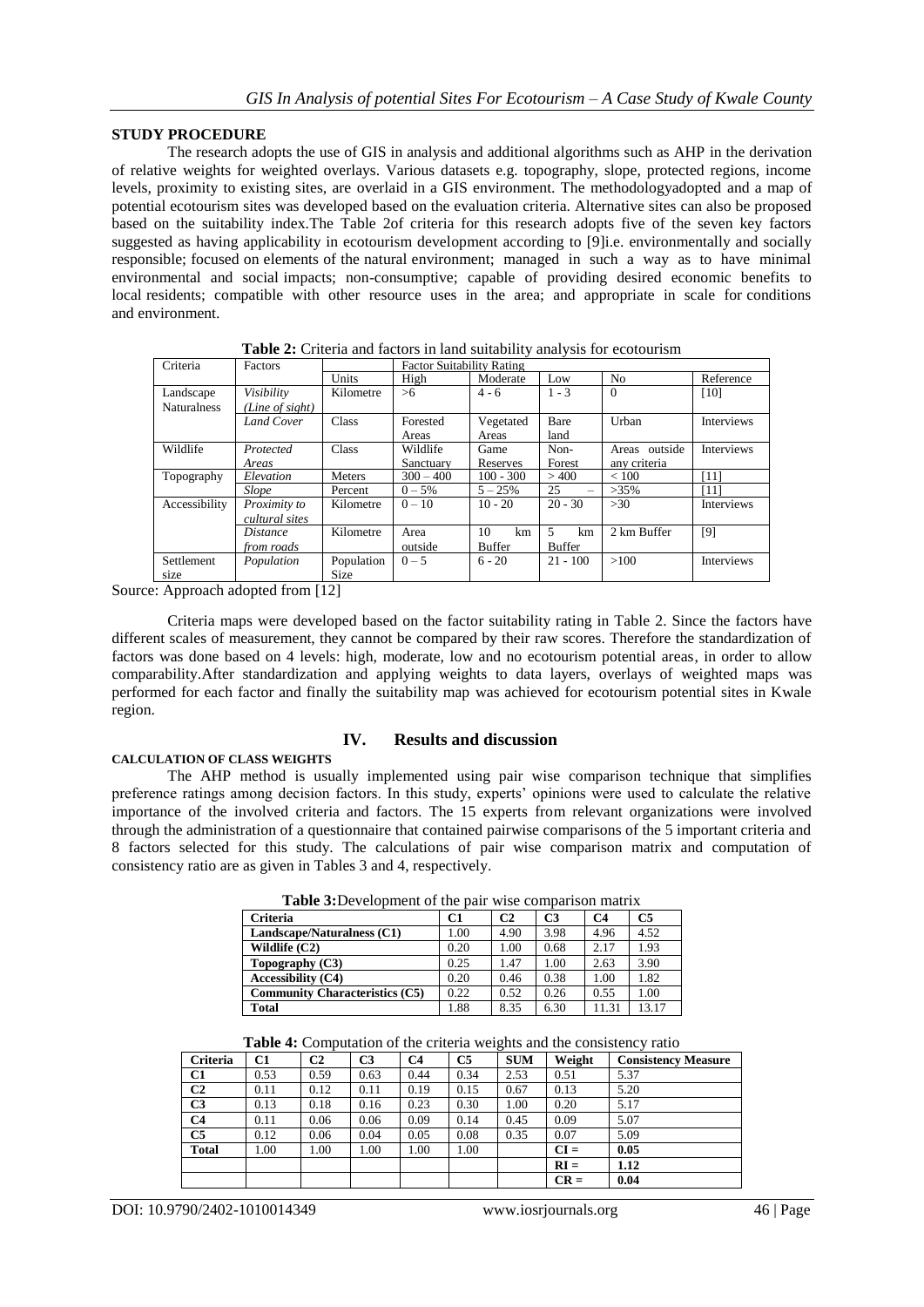### **LAND SUITABILITY ASSESSMENT FOR ECOTOURISM**

The total suitability score for each land unit i.e. each raster cell in the map was calculated using the following formula:

$$
S_i = \sum_{i=1}^n W_i \times R_i
$$

Where  $W_i$  is the multiplication of all associated weights in the hierarchy of  $i^{th}$  factor and represents the class weight given for specific class of the  $i<sup>th</sup>$  factor found on the assessed land unit. Finally, the total suitability score from each factor were assembled to create site suitability map for ecotourism. The land suitability map was created, based on the linear combination of each factor's suitability score. The suitability maps were then organized to present 4 suitability classes for ecotourism (Table 5), indicating the degree of suitability with respect to the criteria and factors considered.

| <b>Table 5:</b> Class BCOIC Ranges for Eand Buitability Classification |               |                                                                              |  |  |  |  |
|------------------------------------------------------------------------|---------------|------------------------------------------------------------------------------|--|--|--|--|
| <b>Suitability class</b>                                               | Score range   | Degree of suitability                                                        |  |  |  |  |
| <b>Highly suitable</b>                                                 | $3.63 - 4.31$ | Suitable capacity of locations is high and satisfies all criteria set up     |  |  |  |  |
| <b>Moderately suitable</b>                                             | $3.00 - 3.62$ | Suitable capacity of locations is medium and satisfies most of the criteria  |  |  |  |  |
|                                                                        |               | set up, but some criteria are not satisfied                                  |  |  |  |  |
| <b>Marginally suitable</b>                                             | $2.36 - 2.99$ | Suitable capacity of locations is low and satisfies some of the criteria set |  |  |  |  |
|                                                                        |               | up, but most of the criteria are not satisfied                               |  |  |  |  |
| Not suitable                                                           | $1.48 - 2.35$ | Can assume that all of criteria are not satisfied                            |  |  |  |  |

**Table 5:** Class Score Ranges for Land Suitability Classification

Based on the suitability map, it was found that the areas marginally suitable is about 55.80% and are located in the western and central parts of Kwale County. The moderately suitable areas make up about 9.73% and are located primarily on the Western parts. 33.99% of the county was found not suitable for ecotourism. Only a few percentage 0.47 % of the area were classified as highly suitable, and were mainly located in protected areas such as Shimba Hills Reserve.



**Fig 3:**Classified land suitability map of ecotourism potential in Kwale County.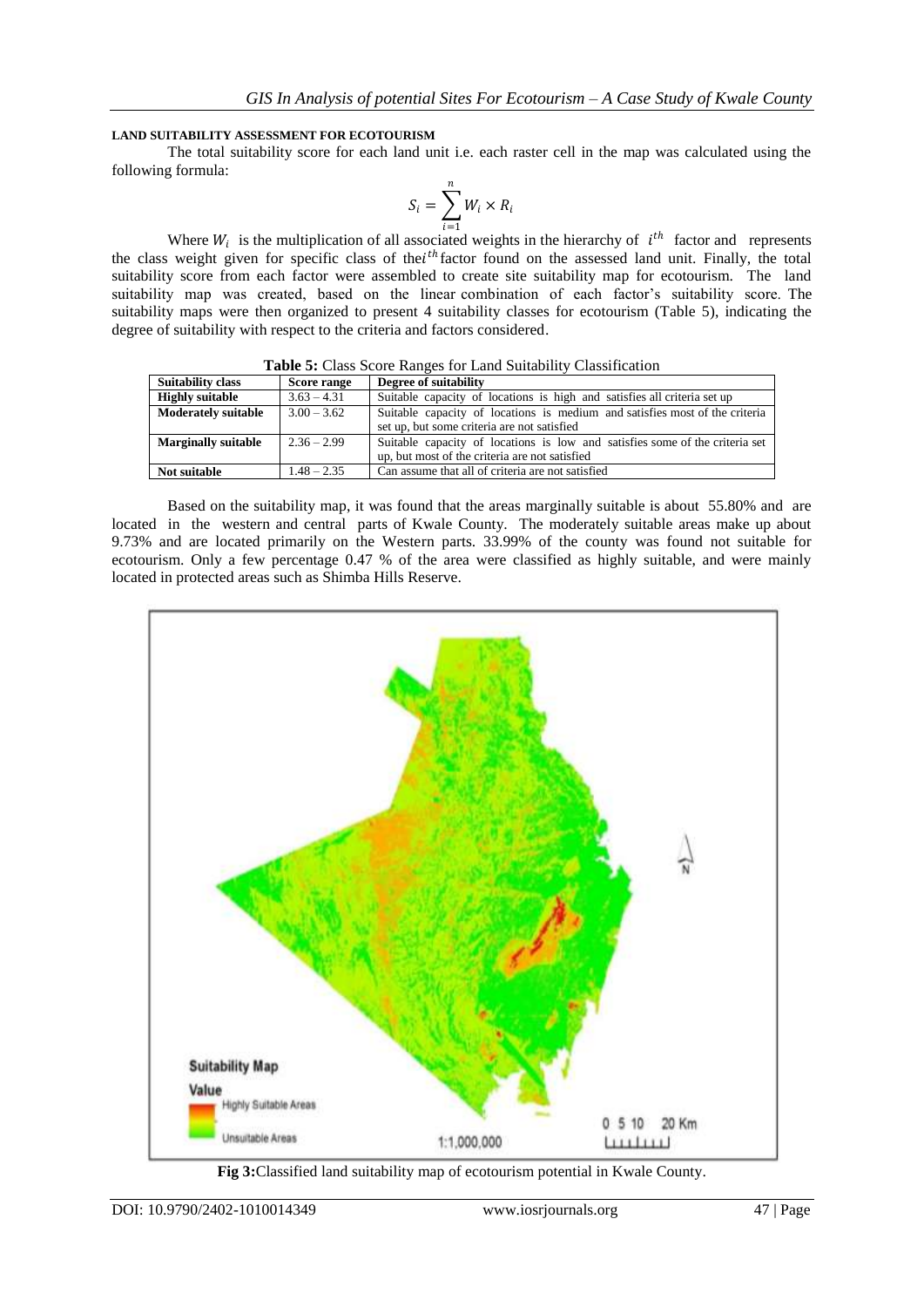

**Fig 4:** New Potential Sites in Kwale County

The potential sites identified in this study are majorly located in Malaba sub location, as shown in Fig 4. The first potential site is located at the middle between Makangala and Kikoneni towns. The second site is located on the south west side of the Kikoneni town near the Mrima town. The last potential site is located the southern side of the Malaba sub location, with Derani as the nearest town. The activities suitable for this sites includes; traditional dances and folklore, trekking, and educational tourism.

## **V. Conclusion**

This study presents an integrated approach of GIS with AHP combination to assess the ecotourism suitability in Kwale County by matching the characteristics of an area with those attributes most appropriate for sustainable ecotourism.The research identifies and prioritizes the potential ecotourism sites in Kwale County, based on five criteria and eight factors in form of eight GIS layers. These factors and criteria were; landscape or naturalness (visibility, land use/cover), wildlife (reservation/protection), topography (elevation, slope), accessibility (proximity to cultural sites, distance from roads), and community characteristics (settlement size).

Based on the results of the research, the areas highly suitable for ecotourism were mostly located in the Matuga constituency which houses Shimba hills, Mwaluganje Elephant Sanctuary and Sheldrick Falls. The moderately suitable areas are mostly located in Kinango and Matuga constituencies due largely to absence of urban settlements with a unique and outstanding natural beauty, diverse attractions and great tourism potential. The marginally suitable areas were located in Kinango and LungaLunga constituencies. These areas have low levels of visibility and a presence to settlements. The unsuitable areas for ecotourism were mainly located in Kinango, Matuga and LungaLunga. These areas are generally rugged, have settlements or are not visible thus lack scenic beauty.

## **Acknowledgements**

I wish to acknowledge the Kenya Coastal Development Project for sponsoring my Masters in GIS and Remote sensing studies. The Geomatic Engineering Department in Jomo Kenyatta University for their assistance in facilitating this study.